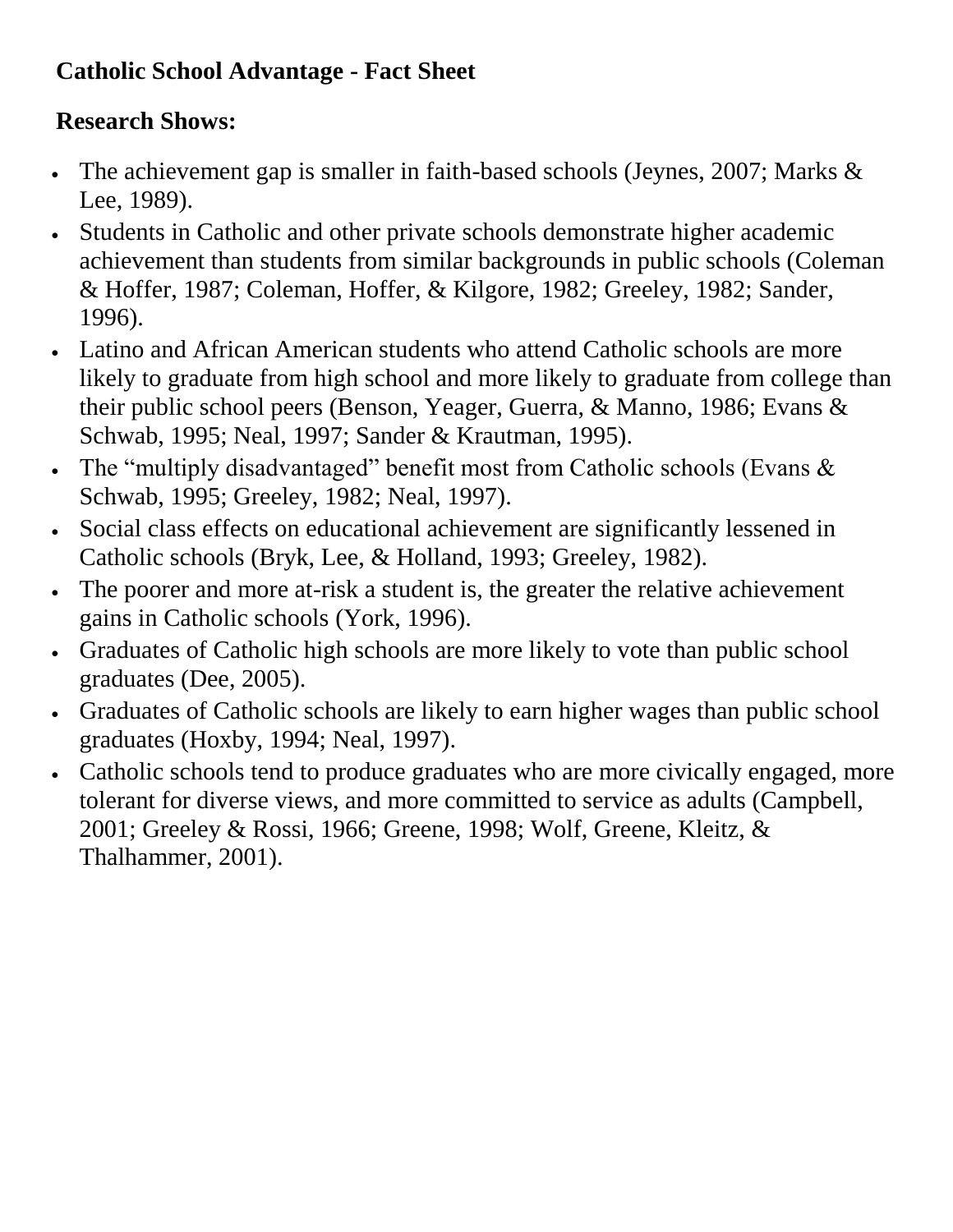#### **References**

Benson, P. L., Yeager, R. J., Guerra, M. J., & Manno, B. V. (1986). Catholic hgih schools: Their impact on lowincome students. Washington, DC: National Catholic Education Association.

Bryk, A. S., Lee, V. E., & Holland, P. B. (1993). Catholic schools and the common good. Cambridge, MA: Harvard University Press.

Campbell, D. E. (2001). Making democratic education work. In P. E. Peterson & D. E. Campbell (Eds.), Charters, vouchers, and public education. Washington, DC: Brookings Institution Press.

Coleman, J. S., & Hoffer, T. (1987). Public and private high schools: The impact of communities. New York: Basic Books.

Coleman, J. S., Hoffer, T., & Kilgore, S. (1982). High School achievement: Public, Catholic, and private schools compared. New York: Basic Books.

Dee, T. S. (2005). The effects of Catholic schooling on civic participation. International Tax and Public Finance, 12(5), 605-625.

Evans, W. N., & Schwab, R. M. (1995). Finishing high school and starting college: Do Catholic schools make a difference. The Quarterly Journal of Economics, 110(3), 941-974.

Greeley, A. M. (1982). Catholic high schools and minority students. New Brunswick, NJ: Transaction Books.

Greeley, A. M., & Rossi, P. H. (1966). The education of Catholic Americans. Chicago: Aldine Publishing Company.

Greene, J. P. (1998). Civic values in public and private schools. In P. E. Peterson & B. C. Hassel (Eds.), Learning from school choice (pp. 335-356). Washington, DC: Brookings Institution Press.

Hoxby, C. M. (1994). Do private schools provide competition for public schools? Cambridge, MA: National Bureau of Economic Research, Working Paper #4978.

Jeynes, W. H. (2007). Religion, intact families, and the achievement gap. Interdisciplinary journal of research on religion, 3(3), 1-24.

Marks, H. M., & Lee, V. E. (1989). National assessment of educational progress proficiency in reading: 1985-86. Catholic and public schools compared. Final report 1989. Washington, DC: National Catholic Education Association.

Neal, D. (1997). The effects of Catholic secondary schooling on educational achievement. Journal of Labor Economics, 15(1), 98-123.

Sander, W. (1996). Catholic grade schools and academic achievement. The journal of human resources, 31(3), 540-548.

Sander, W., & Krautman, A. (1995). Catholic schools, dropout rates and attainment. Economic inquiry, 33(2), 217-233.

Wolf, P. J., Greene, J. P., Kleitz, B., & Thalhammer, K. (2001). Private schooling and political tolerance. In P. E. Peterson & D. E. Campbell (Eds.), Charters, vouchers, and public education (pp. 268-289). Washington, DC: Brookings Institution Press.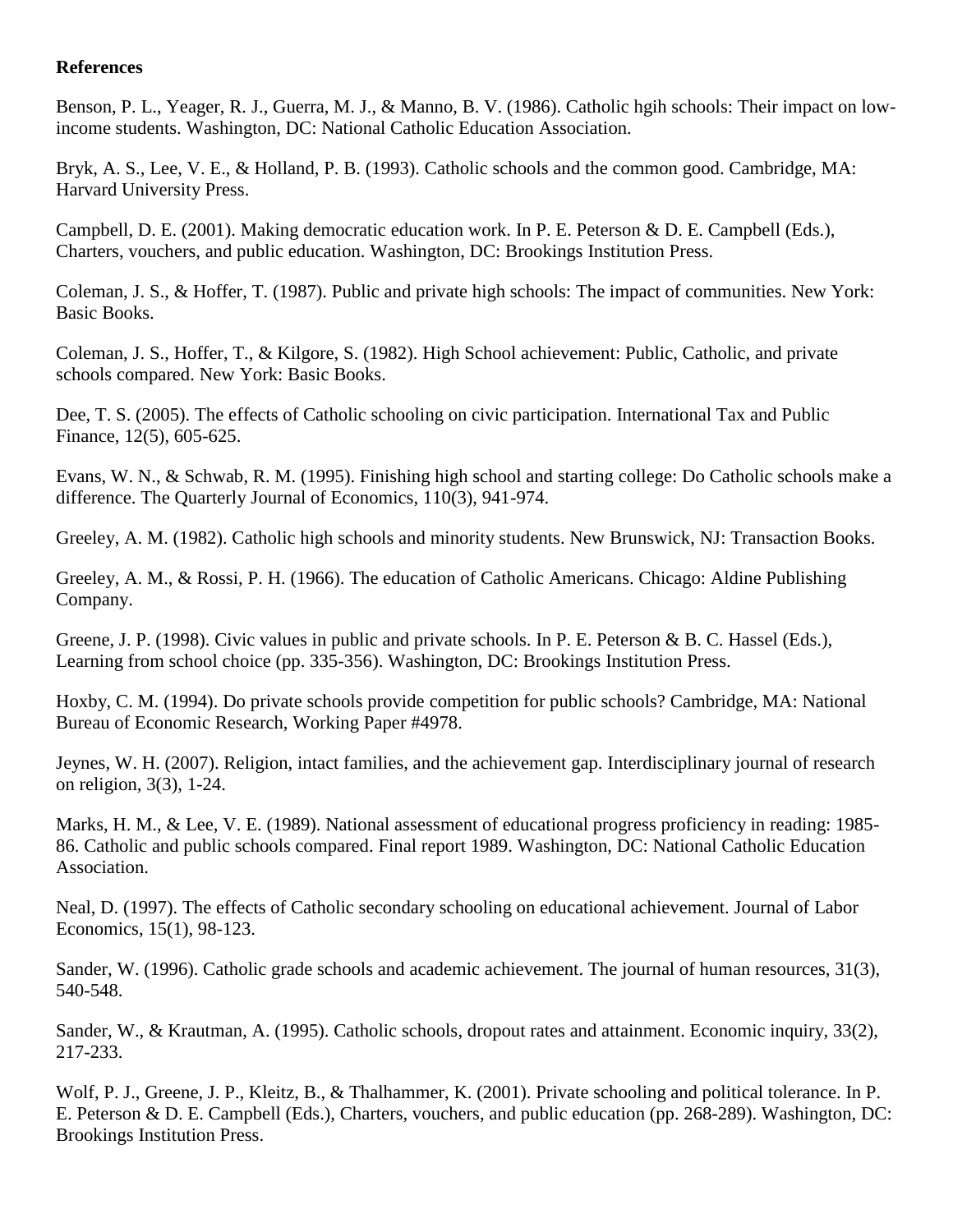York, D. E. (1996). The academic achievement of African Americans in Catholic schools: A review of the literature. In J. J. Irvine & M. Foster (Eds.), Growing up African American in Catholic Schools (pp. 11-46). New York: Teachers College Press.